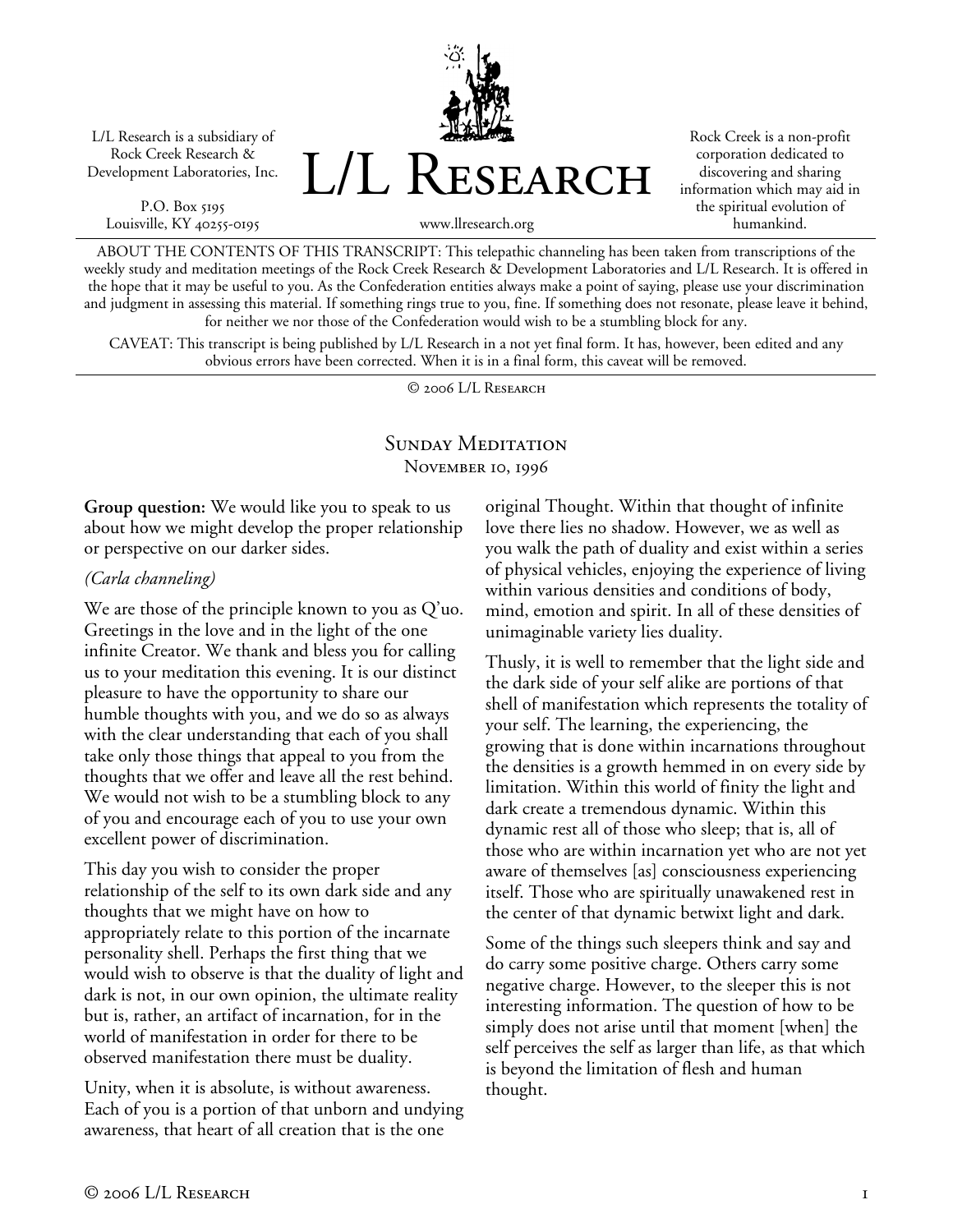To the sleeper who has awakened this dynamic is useful and very fruitful, for in striving to accentuate and increase the rate of learning or evolution in a spiritual sense the polarity of intended action can carry a very strong message to the deeper mind and the more difficult it is to find a positive polarity, that is, the more the dark side of the self is engaged in working through catalyst, the greater the opportunity to polarize positively the seeker has.

Thusly, when things seem the darkest, when the self sees the self as that darker side, this situation in itself is a gift and the way to open that gift is simply to accept and absorb that awareness of the self's darker side while allowing the heart to remain open. When that open heart approaches the darker side of self its gift is to be able to know the light while gazing into darkness. Thusly, in the spiritual or metaphysical sense there is no such thing as a disaster or a catastrophe. An old hymn this instrument knows is, "The Body They May Kill, His Love Endureth Still."

When the darker side roars within and the self feels the power of that darkness there is the opportunity to exercise that muscle that you call faith, for in faith there is the sure and certain awareness of the light. The light, metaphysically speaking, can shine in any darkness. It only takes the bringing to conscious awareness of that truth to place the dark side safely within the bounds of self that it may not cause the self to infringe upon the free will of another.

This instrument is aware of that which the one known as Don called the "180 degree rule." We find this phrase pleasant to use, for it is succinct and accurate. One's relation to one's dark side should be one of gratitude and love, for the dark side is that which strengthens and enables the light side. Each experience of the darker side of self is that which burns away pride and what this instrument would call egotism. It is well when one sees that side of self which has those vices and sins, if you will, in abundance not to turn away but rather to embrace, to love, to accept, and to forgive that part of the self for being.

In grasping the necessity for having a 360 degree range of personality lies a peace that will serve you well. When the myth of Christianity that this instrument is familiar with addressed the beginning of creation, it stated that the first act of the Creator in the manifested world was to separate the light

from the darkness. This says it well. There is, in the manifested world, that duality which enables each of us to wend our way back to the Creator, for we did not come from the light or darkness if we speak of true origin. Rather we are, with no past and no future. Before all created things that which is each of us at our base is. Each of you, each of us, is consciousness itself. And within the purview of those interior rooms lies all that there ever was and all that ever shall be.

How else could each of us be one with all but that we are all holographs of each other? We speak here of mysteries that we do not know the answer to. But we have, indeed, found a tremendous strength in coming to know, to love, and to discipline all portions of self, be they considered light or dark.

There is infinite energy which moves into the system of mind, body and spirit, physically speaking, from the base of the spine upwards. Within each energy center, where the dark side of self has created unresolved catalyst, there the instreaming light of the one infinite Creator must stop and dwell with that darkness. Therefore, the hope of each seeker is to balance and allow a clarity to move over these tangles of self-judgment and self-criticism and to smooth them away with love and tenderness. Sometimes it takes many of your years fully to address a tangle in one of the centers, a place where repeatedly the self has come up against its darker side and has found self-judgment to be unavoidable. And we say to you to be patient with self. Take each day as a new, unique and one-of-a-kind experience. Do not accept those thoughts of, "I can do nothing with this energy." For each of you is Creator and co-Creator of the experience of your incarnation. Each of you can remember the light and allow that memory to shine as the lighthouse in the stormy sea of difficult days.

You will find the great allies of this work in consciousness to be the sense of humor and the ability to appreciate other selves as they too struggle to become that which they hope and cherish they might be. Each of you can be the light for another when that other's light is lost. And each of you in turn shall find a time to accept with humility the light of others when you are lost and forlorn.

We would, at this time, transfer this contact to the one known as Jim. We thank this instrument and leave it in love and in light. We are those of Q'uo.